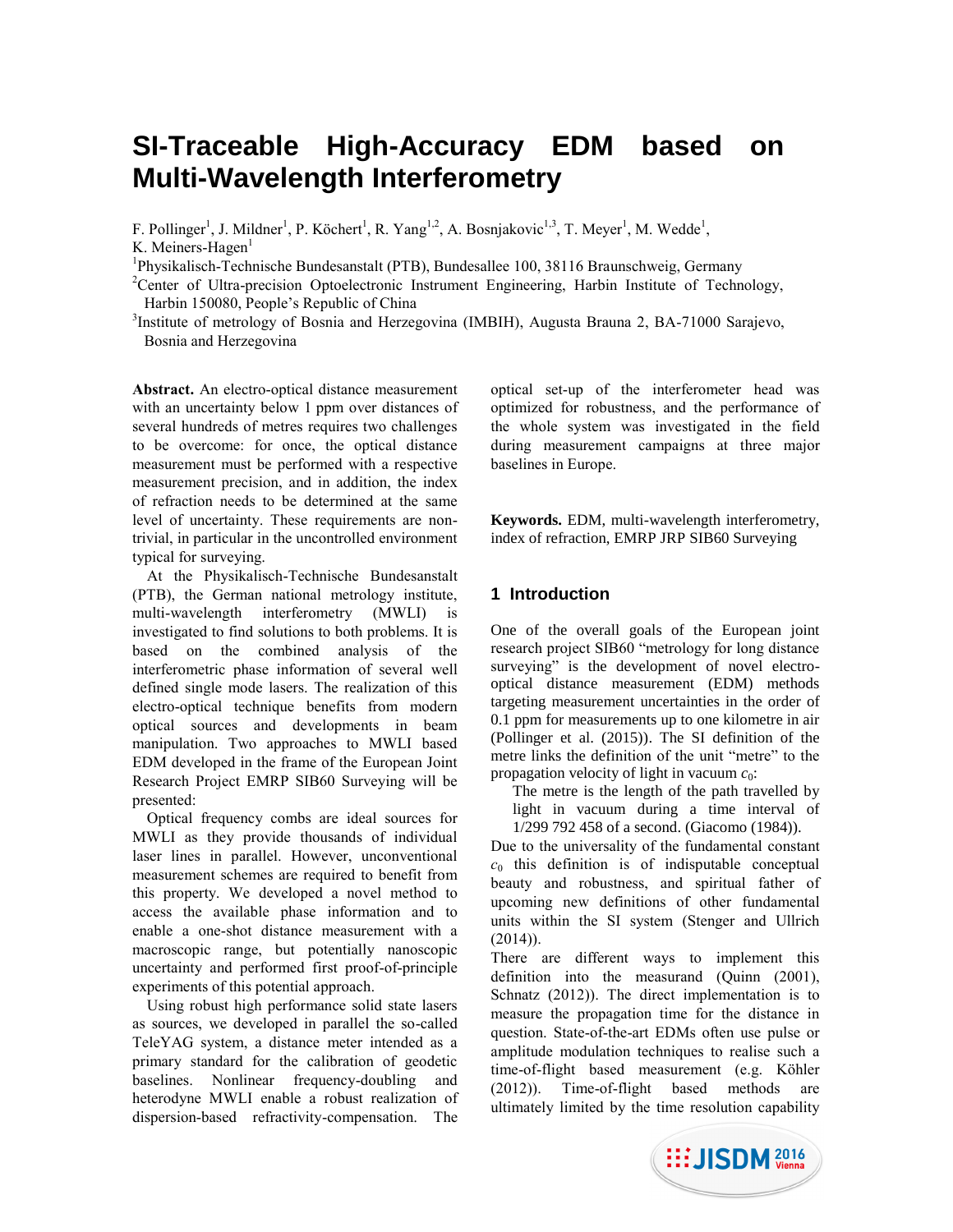of the detection and analysis electronics in practice to 1 ppm.

The relation  $c = \lambda$  v connects the propagation velocity *c*, frequency  $v$ , and wavelength  $\lambda$  of electromagnetic waves. Thus, if the frequency is known with high accuracy, the wavelength of an electromagnetic wave represents a natural scale which is directly traceable to the SI definition of the metre. This can be exploited by the interferometric measurement principle allows measurements with sub-nanometre accuracy in well controlled environments, in particular in vacuum. Already in the  $19<sup>th</sup>$  century, Michelson and Benoît (1895) described the potential of this measurement method. The problem for the application in surveying, however, is twofold: for once, the range of non-ambiguity of this scale is limited to half the optical wavelength, and thus, in practice in the order of a few hundred nanometres. The extension of the range of non-ambiguity to macroscopic dimensions leads to the principle of multiwavelength interferometry (MWLI, e.g. Meiners-Hagen et al. (2009)) which is introduced in the second chapter of this contribution. A second challenge is the fact that surveying measurements are usually not performed in vacuum, but in air. This alters the propagation velocity *c* of electromagnetic waves and, since the frequency remains constant, the wavelength  $\lambda$  and thus, the used scale. The index of refraction *n* relates the propagation velocity in the medium to the vacuum speed of light by

$$
c = \frac{c_0}{n} \tag{1}
$$

The index of refraction is dependent on the environmental parameters pressure *p*, temperature *T*, relative humidity *h*, and carbon dioxide contents *pCO2*. The classical way to account for the index of refraction is to measure these quantities and to use semi-empirical formulas by, e.g., Ciddor et al (1996, 1999), or Bönsch and Potulski (1998) to deduce the index of refraction. The accuracy of such a measurement, however, is of course limited. Under uncontrolled environmental conditions in free space, e.g., even most dense environmental sensor networks are limited in their uncertainty. In sunshine, standard deviations of 1 K are a typical value (cf. Pollinger et al. (2012a)), limiting the knowledge of the index of refraction, and thus, also the achievable uncertainty of the length

measurement to 1 ppm at best. For a measurement of typical geodetic distances of a few hundred meters with uncertainties reliably below 1 ppm, other approaches to refractivity-compensation must be used. It has been shown that inline spectroscopy can be used to derive effective values for temperature and humidity for the optical path (e.g. Hieta et al. (2012) and Pollinger et al. (2012b)). In this contribution, we apply dispersion-based optical two-colour compensation for our potential novel primary standard TeleYAG. The measurement principle is introduced in section 2.2.

Optical frequency combs are generally seen as highly potential sources in length metrology with direct traceability to the SI definition of the metre (Udem et al. (2002), Kim (2009)). They offer a broad and extremely well-defined spectrum. The frequency of the comb lines are completely determined by two frequencies only, the offset frequency  $f_{\text{CEO}}$  and the repetition frequency  $f_{\text{reb}}$ , which are typically in the radio frequency band and can be easily traced to primary high accuracy frequency standards. In a very straightforward application, for example, their high frequency stability can be used as precise and robust modulation sources for time-of-flight based measurements (Minoshima and Matsumoto (2000) and Doloca et al. (2010)). Again, also for this type of optical source, an interferometric measurement principle would have the potential of higher accuracy. First demonstrations have been highly successful (see, e.g., van den Berg et al. (2015) and references therein). In this project, a promising implementation of such a direct interferometric measurement has also been explored and the current status will also be discussed in this contribution.

After a brief introduction into the fundamentals of the methods discussed above, the paper will review the activities of the Physikalisch-Technische Bundesanstalt (PTB), the German national metrology institute, towards novel optical standards for long distance measurement. Experimental details can also be found in the specialised articles published already. In case of the TeleYAG system, the publications by Meiners-Hagen et al. (2014) and (2015), and Bosnjakovic et al. (2015) discuss the method and the experimental realisation in detail. A more thorough discussion on comb based distance metrology can be found in Yang et al. (2014) and (2015), and in Mildner et al. (2016, under review).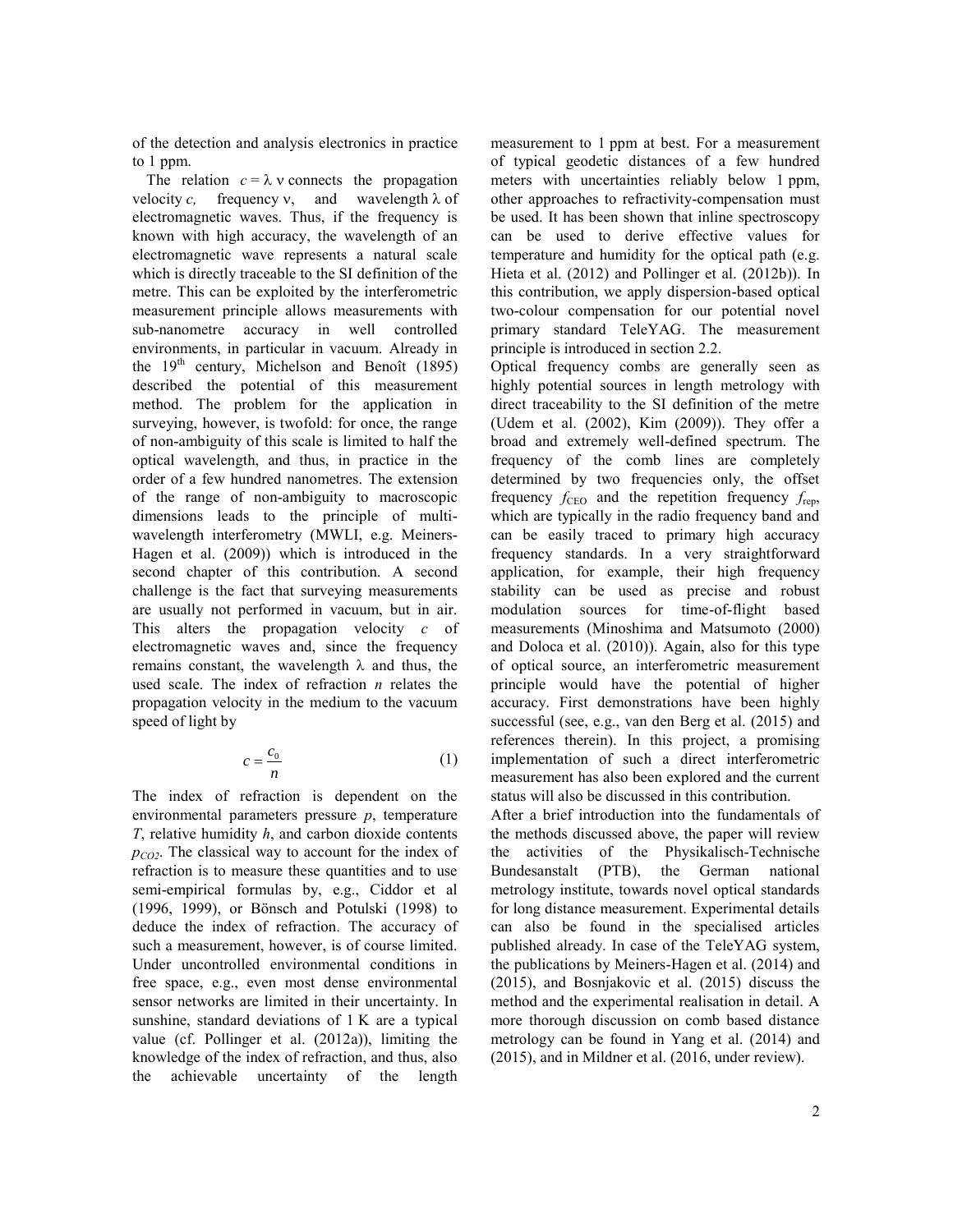## **2 Method**

#### **2.1 Absolute distance interferometry**

The measurement goal of absolute distance interferometry is the extension of the range of non-ambiguity from the optical wavelength scale of a few hundred nanometres to macroscopically accessible dimensions. In MWLI, this is achieved by the joint analysis of a simultaneous interferometric measurement with multiple wavelengths  $\lambda_i$  ( $i = 2, 3, ...$ ). The phase difference  $\Delta \phi_{ij}$  of two wavelengths  $\lambda_{i,j}$  (with  $\lambda_j > \lambda_i$ ) for a given optical path difference *l* is given by (Meiners-



**Fig. 1** Interpolation principle of ideal MWLI. More uncertain length results derived by longer synthetic wavelengths  $\Lambda_i$  are used to unwrap the more precise length information derived by shorter synthetic wavelength with a more limited range of non-ambiguity to determine the absolute length *l* with lowest possible uncertainty.

Hagen et al. (2015))

$$
\Delta \phi_{ij} = \phi_i - \phi_j = \frac{4\pi n_{ij}^{\rm g}}{\Lambda_{ij}} l \tag{2}
$$

with the synthetic wavelength  $\Lambda_{ij}$  given by

$$
\Lambda_{ij} = \frac{\lambda_i \lambda_j}{\lambda_j - \lambda_i} \tag{3}
$$

and the group refractive index

$$
n_{ij}^s = n_i - \frac{n_j - n_i}{\lambda_j - \lambda_i} \lambda_i.
$$
 (4)

Thus, by combination of the phase information of two interferometric measurements the range of non-ambiguity can be extended to half the synthetic wavelength which can be understood as envelope of the beat note between both measurement

wavelengths. Unfortunately, the uncertainty of the observation scales with the ratio  $\Lambda_{ij}/\lambda_i$ . To obtain both, a long range of non-ambiguity and a minimum measurement uncertainty, typically multiple scales of different synthetic wavelengths are generated. The range is then determined iteratively: the length results determined by longer wavelengths are only used to unwrap the range of nonambiguity of shorter wavelengths. Using this interpolation, the absolute distance can be determined with potentially high accuracy (see also figure 1).

#### **2.2 Optical refractivity-compensation**

Already in the late 1960s Earnshaw and Owens (1967) developed a method to combine the measurement of two optical path length  $l_1 = n_1 l$  and  $l_2 = n_2 l$  with the knowledge on the functional dependence of the dispersion of the index of refraction *n* to derive the mechanical path distance *l* according to

$$
l = l_1 - A(l_2 - l_1), \tag{5}
$$

with the parameter A depending only on the vacuum wavelengths. Strictly, this result is only valid for dry air. Nevertheless, the famous "Terrameter", a commercial refractivity-compensating EDM available in the early 1980s was based on this principle (Hugget (1981)). In 2008 Meiners-Hagen and Abou-Zeid could show that for moist air, a similar formalism can be applied. Unfortunately, also this procedure comes with a cost in terms of uncertainty. Any uncertainty on the optical lengths is scaled up by the parameter *A* for the mechanical lengths. The TeleYAG system discussed in section 4 is based on the analysis of synthetic wavelengths. Thus, the dispersion of the group refractive index is relevant for the refractivity-compensated analysis. For the 1064 nm/532 nm wavelength combination used, the equivalent to the *A* factor amounts to 21 (Meiners-Hagen et al. (2015)).

## **3 MWLI based on optical frequency combs**

In frequency space, the spectrum of an optical frequency comb can be understood as composed of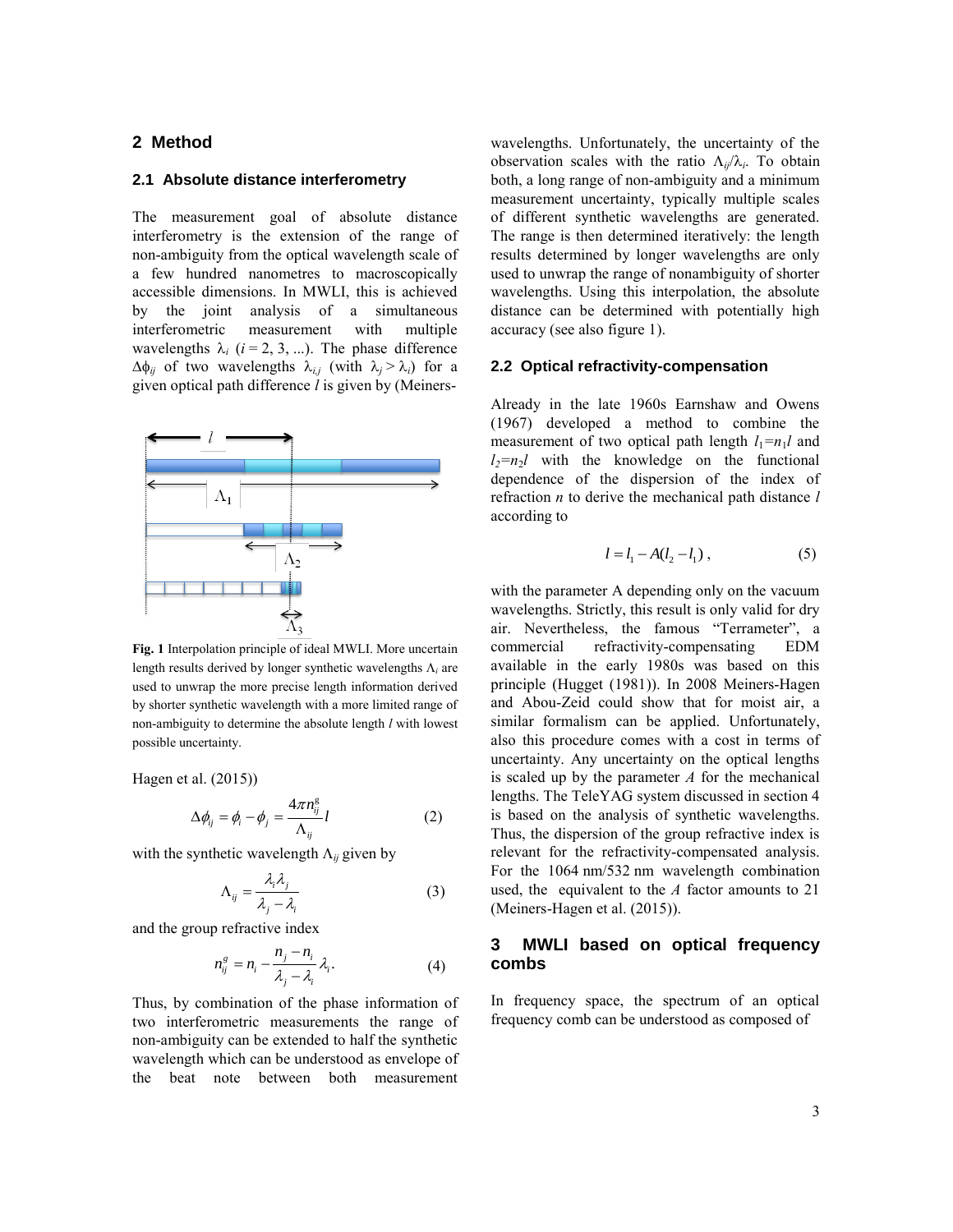

**Fig. 2** Heterodyne signal processing scheme for a comb-based MWLI after Lay et al. (2003). (a) Optical setup of the heterodyne interferometer head. (b) Optical spectrum of the two combs. (c) Resulting radio frequency comb in the radio frequency band. (Figure modified from Yang et al. (2015))

thousands of well-defined continuous wave (cw) lasers. One prime challenge of MWLI, the configuration of an optical source providing multiple well-defined and mutually stabilized probe beams of different wavelengths is therefore fulfilled. The challenge, however, is an efficient extraction of the wealth of phase information. In 2003, Lay et al. proposed the so-called MSTAR scheme to use heterodyne detection for this purpose. It is sketched in figure 2. Two combs of different mode spacing  $f_{\text{Sr}}$  and  $f_{\text{Lr}}$  act as optical probes, one as signal comb S and the other one as local oscillator comb L (Figure  $2(a)$ ). The signal comb is divided on the interferometer head into reference and measurement beam. The phase shift of the individual comb modes due to the different path lengths of the two S beams, one (the measurement beam) traversing the unknown distance *l*, the other one (the reference beam) being measured directly on the head is the targeted measurand. The local oscillator comb L is also split and interferes with reference and measurement beams separately. Due to the different mode spacing and offset frequency of S and L combs, the frequency distance *f<sup>i</sup>* between neighbouring comb modes  $\lambda_{iS}$  and  $\lambda_{iL}$  depends on the mode index *i* (figure 2(b)). In consequence, after interference, the beat note frequencies  $f_i$  form a comb in the radio frequency band whose modes can be directly traced back to the corresponding optical frequencies. The phase differences between reference and measurement beam of the optical comb modes are preserved in the down conversion. By digital lock-in detection, the phase information can be



**Fig. 3** Deviation of the length determined by the CEFCGbased dual comb heterodyne interferometer from the reference length determined by a counting reference interferometer (cf. Yang et al. (2015)).

derived for each electronic comb mode separately. The now accessible rich phase information can then be used to construct synthetic wavelengths series of different ranges of ambiguity. The challenge for an implementation of this measurement scheme, however, is the realisation of the coherent comb pair of different mode spacing. Within the SIB60 project, two approaches were followed.

In a first bottom-up approach, a comb doublet was generated by two coupled cavity-enhanced electrooptic frequency comb generators (CEFCGs) seeded by a single narrow bandwidth diode laser (Yang et al. (2014) and (2015)). This scheme allows a relative free choice of frequency parameters. While the comb mode spacing can be set relatively large (9.2 GHz in our case), the detuning of the two combs can be chosen to be as small as possible leading to carrier frequencies in the order of a few kHz only. Moreover the investment in optical components is limited. Frequency combs spanning over a spectral range of 300 GHz were generated in practice. Up to 16 comb lines were analysed in parallel, enabling a true instant multi-wavelength measurement. A measurement up to 20 m was successfully demonstrated, and a measurement uncertainty achieved of (see figure 3)

$$
U(l) = \sqrt{(10.4 \,\mathrm{\mu m})^2 + (1.1 \times 10^{-7} \times l)^2}
$$
 (6)

The dominating length-independent uncertainty term was mainly attributed to the comb stability and bandwidth. Particularly promising was the scaling behaviour of the system. Neglecting refractivity effects, the uncertainty scales only in the order of 0.1 ppm with the measurement length.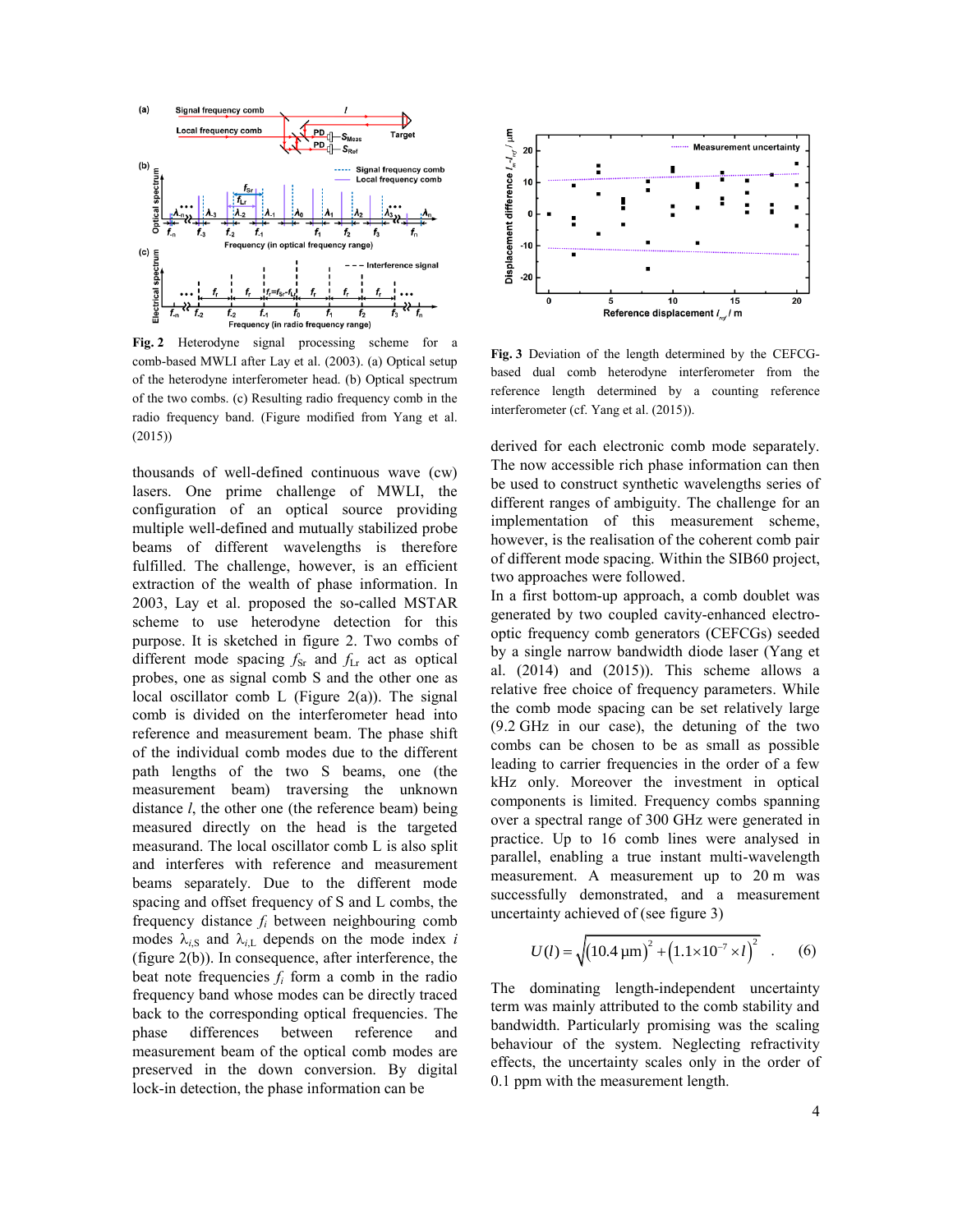

**Fig. 4** Left: original spectrum of the seeding fibre comb with a repetition rate *f*rep of 250 MHz. Centre: scheme of the dual comb generatore (Fs-laser: seed laser, ECDL: external cavity diode laser, EOM: electro-optic modulator, FI: faraday isolator, L: lens, PBS: polarizing beam splitter, PD: photo diode, POL: polarizer, PDH: Pound-Drever-Hall stabilization, LPF: low-pass filter, PID: controller). Right: resulting filtered mode spectra with repetition rates according to the free spectral ranges (FSRs) of the filtering cavities of 0.75 GHz (top) and 1.00 GHz (bottom).

Although the CEFCG scheme is definitely promising for application as an absolute distance measurement scheme due to its performance and limited costs, a further substantial reduction of uncertainty requires more stable combs of significantly broader bandwidths. Commercial fibre-based optical frequency combs easily achieve bandwidths of several THz with frequency stabilities solely determined by the stability of the frequency reference (i.e. typically  $10^{-11}$  or better). The investment for such a comb system, however, is non-negligible. We currently investigate a dual comb generator scheme based on repetition rate multiplication (see Mildner et al. (2016), under review). Using Pound-Drever-Hall (PDH) stabilized cavities, the dense optical spectrum of a single commercial fibre comb is thinned out, generating two combs of different spacing in the GHz regime (cf. figure 4). A disadvantage is the fact that the degree of freedom for the choice of frequencies is much smaller than in the CEFCG case. As a consequence, one has to deal with relatively high frequencies in the signal branch. The detection electronics has meanwhile been successfully developed and tested, and first results on length measurements are expected soon.

### **4 The TeleYAG system**

The core of the TeleYAG system are two Nd:YAG laser systems (Innolight Prometheus 20) emitting both the fundamental 1064 nm and the frequency-doubled 532 nm. The frequency difference of the fundamental beams is stabilized by a home-designed phase-locked loop (PLL) to  $\Delta v = 20.01$  GHz, fixing the two synthetic wavelengths between the emitted light beams at 1064 nm to approximately  $\Lambda_{1064} \approx 15$  mm and at 532 nm to  $\Lambda_{532} \approx 7.5$  mm. The beat frequency  $\Delta v$  is stabilized against a 20 GHz reference frequency derived from a 10 MHz rubidium frequency standard. This secures direct traceability to the SI definition of the metre. This basic scheme was introduced in 2010 by Azoigui et al. as an efficient and stable two colour synthetic wavelength source. However, using these synthetic wavelengths only, the range of non-ambiguity would be limited to 7.5 mm, requiring a pre-value with an uncertainty of better than 3.75 mm. In principle, for a geodetic reference baseline a pre-value of this quality is feasible. Nevertheless, to extent the range finding capabilities of the TeleYAG system, additional longer synthetic wavelengths of up to 150 m are generated by acoustooptic beam manipulation. For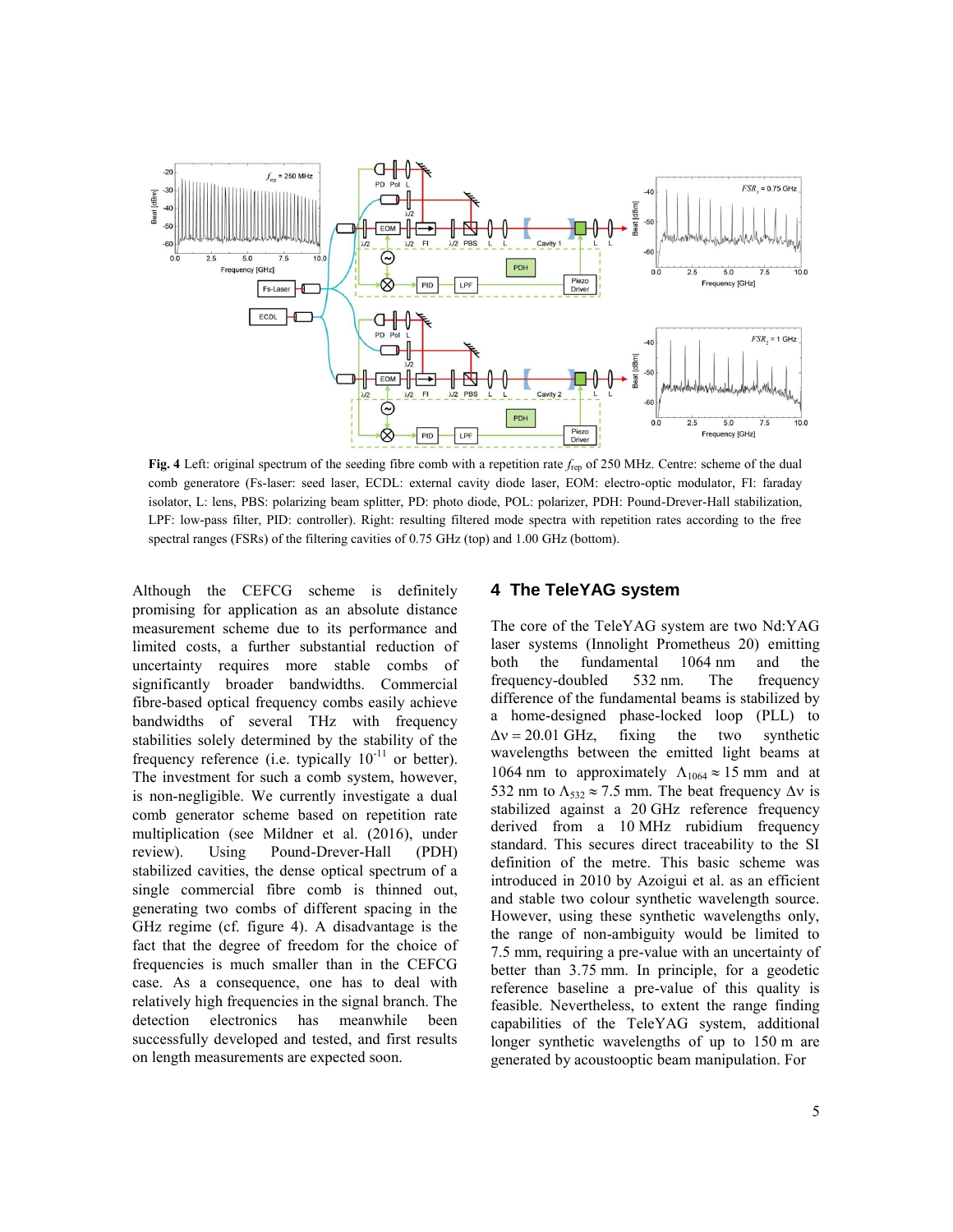

**Fig. 5.** Set up of the TeleYAG light source. (Figure from Bosnjakovic et al. (2015)).

signal detection, a heterodyne detection scheme was implemented. For the generation of the longer synthetic wavelengths and the necessary optical signal and local oscillator beams, seven acoustooptic modulators (AOMs) must be used. In practice, this implementation leads to considerable space request of the optical source (cf. figure 5). Mounting of this optical source on a geodetic pillar is in this current stage impossible. For field measurement campaigns, the optical source had to be stored into a transporter. Therefore, the measurement head was separated from the optical source and carefully designed to achieve maximum stability (see figure 6, cf. also Bosnjakovic et al. (2015)). Green and infrared measurement beams are superposed on the measurement head. The perfection of this superposition is critical for a meaningful joint analysis of the refractivity compensated length. All six interferometer signals are optically down-converted to different carrier signals in the MHz regime which are detected by two photo receivers for each wavelength. The photo receiver voltages are digitized by a commercial 100 MHz 16 analogue-to-digital (AD) conversion card with field programmable gate arrays (SIS3302 Struck Innovative Systeme). Details on the FPGA-based phase phase meter can be found in Köchert et al. (2012).

Using this prototype system, verification and design optimisation measurements were performed in 2014 on the 50 m indoor interference comparator at PTB Braunschweig, Germany, and in 2015 in outdoor campaigns on the 600 m geodetic baselines of PTB



**Fig. 6.** Field-capable TeleYAG measurement head mounted on the geodetic fundamental baseline in Nummela, Finland.



**Fig. 7.** Deviation of the lengths determined with the shortest synthetic wavelengths in the green and infrared from the reference length determined by a counting HeNe interferometer. The index of refraction for the analysis of this data was derived from the dense environmental sensor monitoring network installed at the PTB 50 m interference comparator. (Figure from Bosnjakovic et al. (2015))

Braunschweig, Germany, on the 1 km reference baseline of the Universität der Bundeswehr in Neubiberg, Germany, and on the 864 nm reference baseline of the Finish Geospatial Research Institute (FGI) in Nummela, Finland. On the indoor 50 m comparator, the deviation of the measured lengths of the shortest two synthetic wavelengths in the infrared and green remained below 20 µm for a conservative refractivity compensation scheme based on the twenty temperature and the two pressure sensors distributed along the 50 m bench (see figure 7). However, this measurement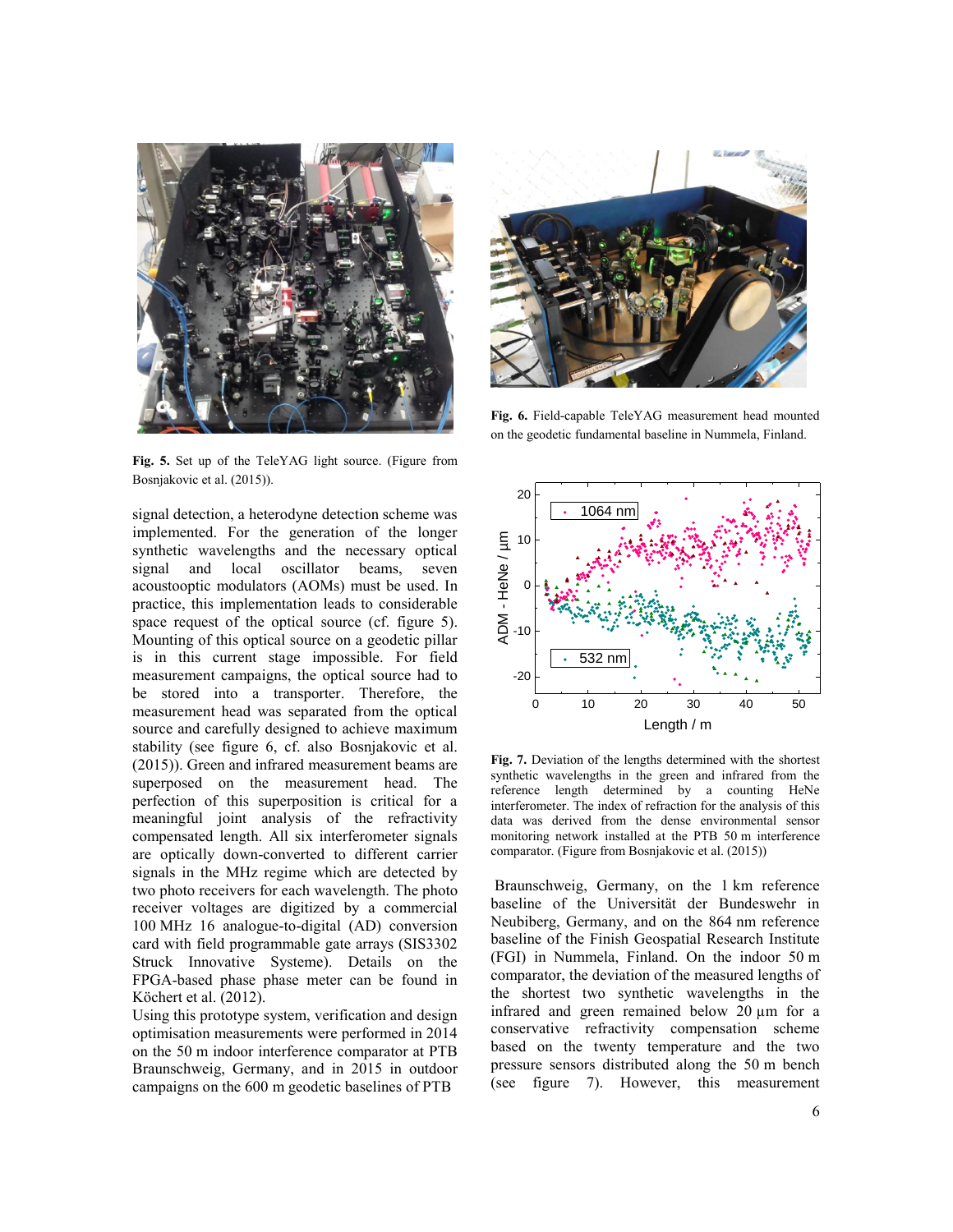campaign also revealed a weakness of the initial design. The functional dependence of the observed deviation is almost linear and can be attributed to imperfect collimation. With the available degrees of freedom of the collimator optics used, a better achromatic collimation was not achievable. When correcting this effect in the raw data, the resulting refractivity-compensated length deviates by less than  $200 \mu m$  over the 50 m (see figure 8). For the latter result, only the (collimation-corrected) optical length values and the value of the relative humidity were used, i.e. in particular no other external environmental sensor information.



**Fig. 8.** Deviation of the refractivity-compensated length results for two measurements from the reference length determined by a counting HeNe interferometer. The raw optical lengths were corrected for the collimation error. For the derivation of the refractivity compensated ADM length, only the collimation-corrected length values and the relative humidity were used. (Figure from Bosnjakovic et al. (2015)).

After modification of the collimation optics, outdoor measurement campaigns were performed. Field conditions revealed further weaknesses of the design, such as missing degrees of freedom for the alignment optics of the green measurement beam. While this could be fixed, outdoor campaigns in Neubiberg and Braunschweig made clear that despite the large effort for mechanical stability, the offset of the head remained unstable on tenth of millimetre level. Thus, the notion of an EDM capable of a "true" absolute measurement had to be abandoned. For baseline calibrations, however, differential measurements (i.e. retro-reflector on pillar 1 and pillar 2 to determine the pillar distance) are acceptable, too. Using such a strategy, convincing preliminary results for the

refractivity-compensated distance measurement could be obtained on the baseline of Nummela, with deviations on sub-millimetre level for the full distance of 864 m. Details will be reported once the joint overall analysis has been performed and the performance is independently confirmed

## **5 Conclusions**

MWLI is a powerful tool to realise a refractivity-compensated absolute distance measurement with high accuracy. The fundamental experimental studies on frequency comb based heterodyne MWLI show promising results, but there is of course still a lot of development necessary before this technology might find a broader application.

0 10 20 30 40 50 well understood. Moreover, if these boundary Length / m conditions are accepted and respected by the In case of the TeleYAG, the ambition to develop a novel primary standard for baseline measurements with uncertainties on 0.1 ppm level was high indeed. With no doubt, the current extension and complexity of the system prevents a broader use and the identified remnant instabilities require a strict measurement protocol to follow. However, the latest outdoor measurement campaigns indicate that the boundary conditions of the system are now pretty measurement protocol, the system has shown a convincing performance. Primary calibration on 0.1 ppm level of baselines is definitely possible. Nevertheless, PTB will continue the optimisation of the measurement principle. A simplification and compactification of the source has high priority to enable broader applications.

#### **Acknowledgments**

The authors would like to thank Jennifer Bautsch and Daniel Fiala for technical support. The EMRP is jointly funded by the EMRP participating countries within EURAMET and the European Union.

#### **References**

- Azoigui, S., Badr, T., Wallerand, J.P., Himbert, M., Salgado, J., Juncar, P. (2010). Transportable distance measurement system based on superheterodyne interferometry using two phaselocked frequency doubled Nd:YAG lasers. *Review of Scientific Instruments* 81, 053112
- Bönsch, G., Potulski, E. (1998). Measurement of the refractive index of air and comparison with modified Edlén's formulae. *Metrologia*, 35, 133-139